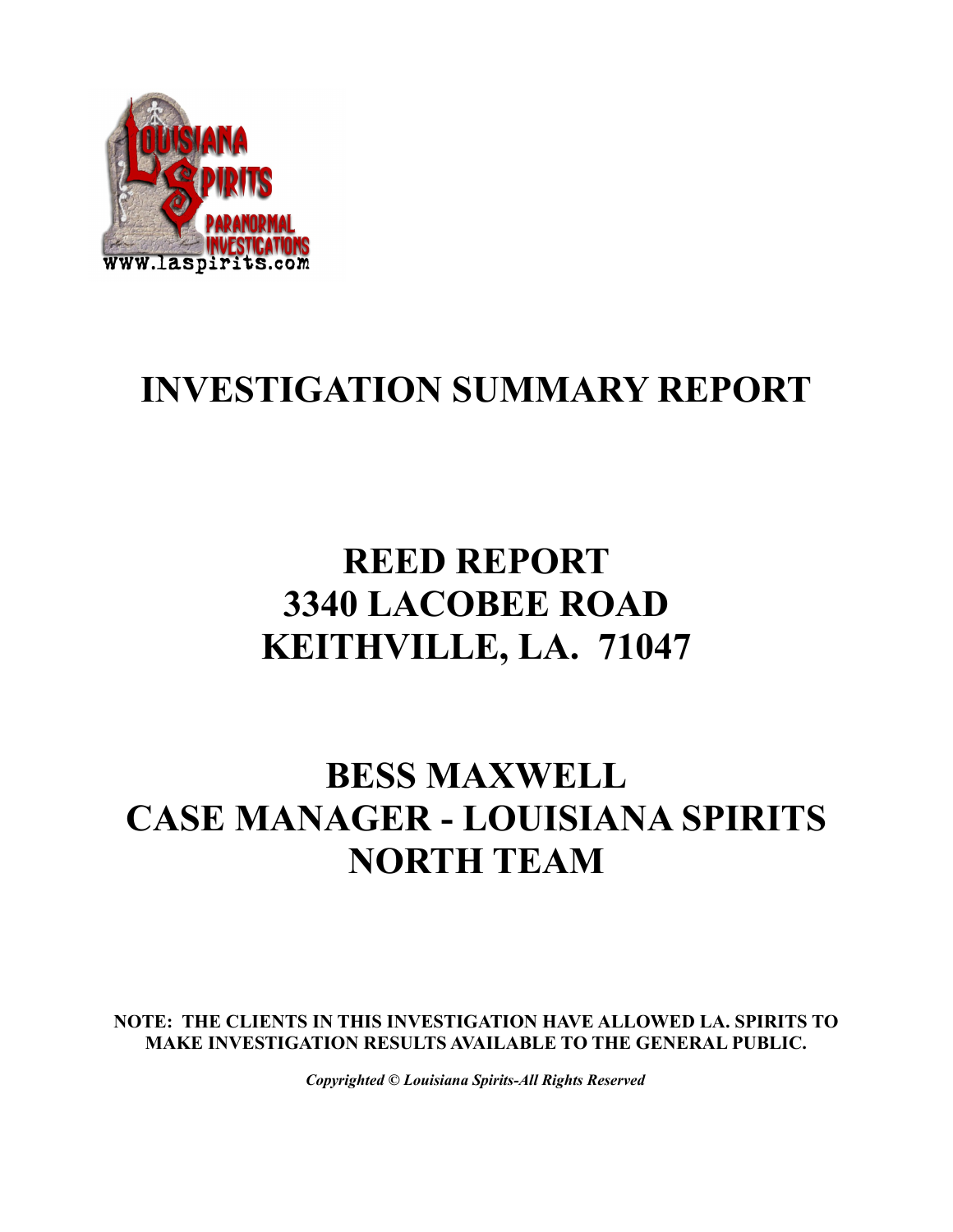### **HISTORY**

The clients have lived in this mobile home for several years, with anomalous events beginning about 18 months ago. The exact age and prior history are unknown.

# **EXPERENCES**

The clients have felt being touched, as if by unseen hands. The lights flicker on and off, with no known electrical issues. Other electronic devices have been turned on and off with no one near these devices. Battery drains, very sudden, have been noted in electrical items. The figure of a woman has been seen by family members. Strange smells have been noted, such as cigar smoke, with no known natural source. The smell of strange cologne has been noted.

# **INVESTIGATION**

#### DATE OF INVESTIGATION: May 14, 2016

#### PARTICIPANTS: BESS MAXWELL, CONNIE WILLIAMSON, KIRK CORNIER, and SUSAN **COLEMAN**

EQUIPMENT: Digital Cameras, Infrared cameras and DVR system, Digital audio recorders, Ion Counters, P-SB7 Spirit Box, Infra-sound detection equipment, Digital thermometers, Various EMF meters including Tri-Fields, Rempods, and Motion detectors including geophone and laser grid systems. Ovilus interactive voice communications devices were present.

INVESTIGATION: At the time and places tested, no anomalous photos were taken. No data was noted on video, or digital photography. No unusual shadow events were noted during use of the laser grid system. No high EMF fields from AC current were found in any location likely to result in prolonged exposure, although there are some areas of high EMF fields from older wiring. No anomalous hot spots or cold spots were noted. No anomalous motions were noted. No EVP voices or anomalous sounds were recorded. No anomalous data was recorded form the Ovilus device. No excessive positive ion counts were noted. No infrasound, nor standing waves of such, were detected at times of testing, in the areas of testing. No inordinate positive ion counts were noted.

#### PERSONAL EXPERIENCES

TEAM MEMBERS - During the investigation, the Rempod unit fired several times in rapid sequence, while in one of the bedrooms. No electrical devices were noted near to cause a false positive, though a false positive could not be ruled out.